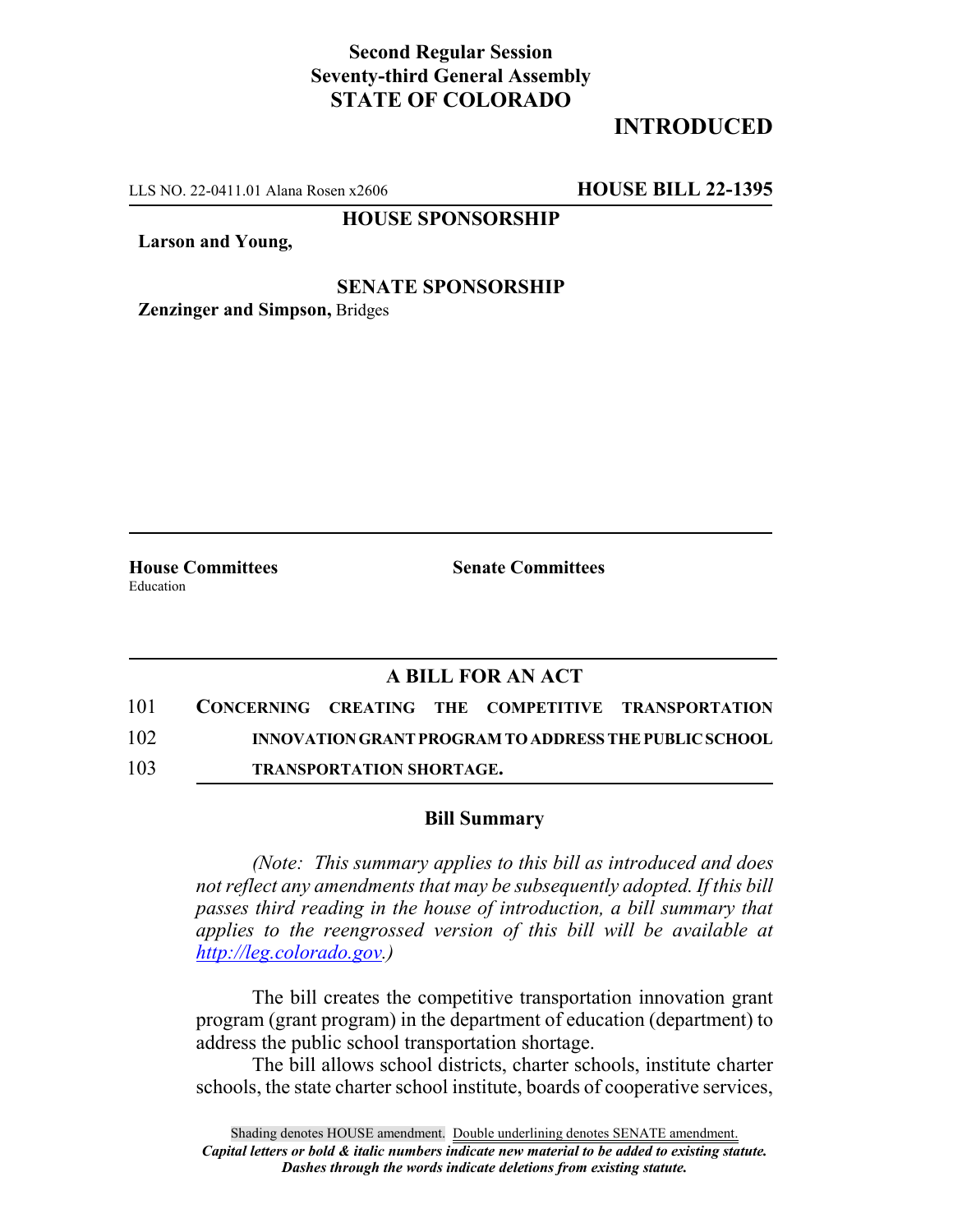a consortium of school districts, tribal governments, local governments, and community organizations that partner with school districts (eligible applicants) to apply to the grant program. The state board of education (state board) shall select grantees who develop and implement innovative solutions, strategies, and services to address the public school transportation shortage. Eligible applicants shall serve students of color and students from under-resourced communities who are disproportionately impacted by the transportation shortage and struggle to access school districts of their choice and career pathway programs because of their limited access to transportation. The department operates the grant program. The grant program is a one-time grant program, but grantees have 2 years to spend the grant money.

If selected for a grant, a grantee is required to submit a report to the department on or before August 1, 2024, and to submit a second report on or before August 1, 2025. The report must include an explanation of the solutions, strategies, and services developed and implemented with the grant money as described in the grantee's grant application.

On or before August 30, 2024, and again on or before August 30, 2025, the department is required to submit a report summarizing information submitted by the grantee.

The bill requires the general assembly to appropriate money from the revenue loss restoration cash fund to address the public school transportation shortage resulting from the COVID-19 pandemic.

The bill repeals the grant program, effective July 1, 2026.

| Be it enacted by the General Assembly of the State of Colorado: |  |  |  |
|-----------------------------------------------------------------|--|--|--|
|                                                                 |  |  |  |

2 **SECTION 1.** In Colorado Revised Statutes, **add** 22-51-112 as

3 follows:

4 **22-51-112. Competitive transportation innovation grant** 5 **program - creation - report - rules - legislative declaration -** 6 **definitions - repeal.** (1) (a) THE GENERAL ASSEMBLY FINDS THAT:

 (I) THE COVID-19 PANDEMIC SEVERELY EXACERBATED THE PUBLIC SCHOOL TRANSPORTATION WORKFORCE SHORTAGE, LIMITING THE NUMBER OF BUSES AVAILABLE TO TRANSPORT PUPILS TO AND FROM SCHOOL IN COLORADO. IN SCHOOL DISTRICTS ACROSS COLORADO, APPROXIMATELY FIFTEEN TO FORTY PERCENT OF BUS DRIVER POSITIONS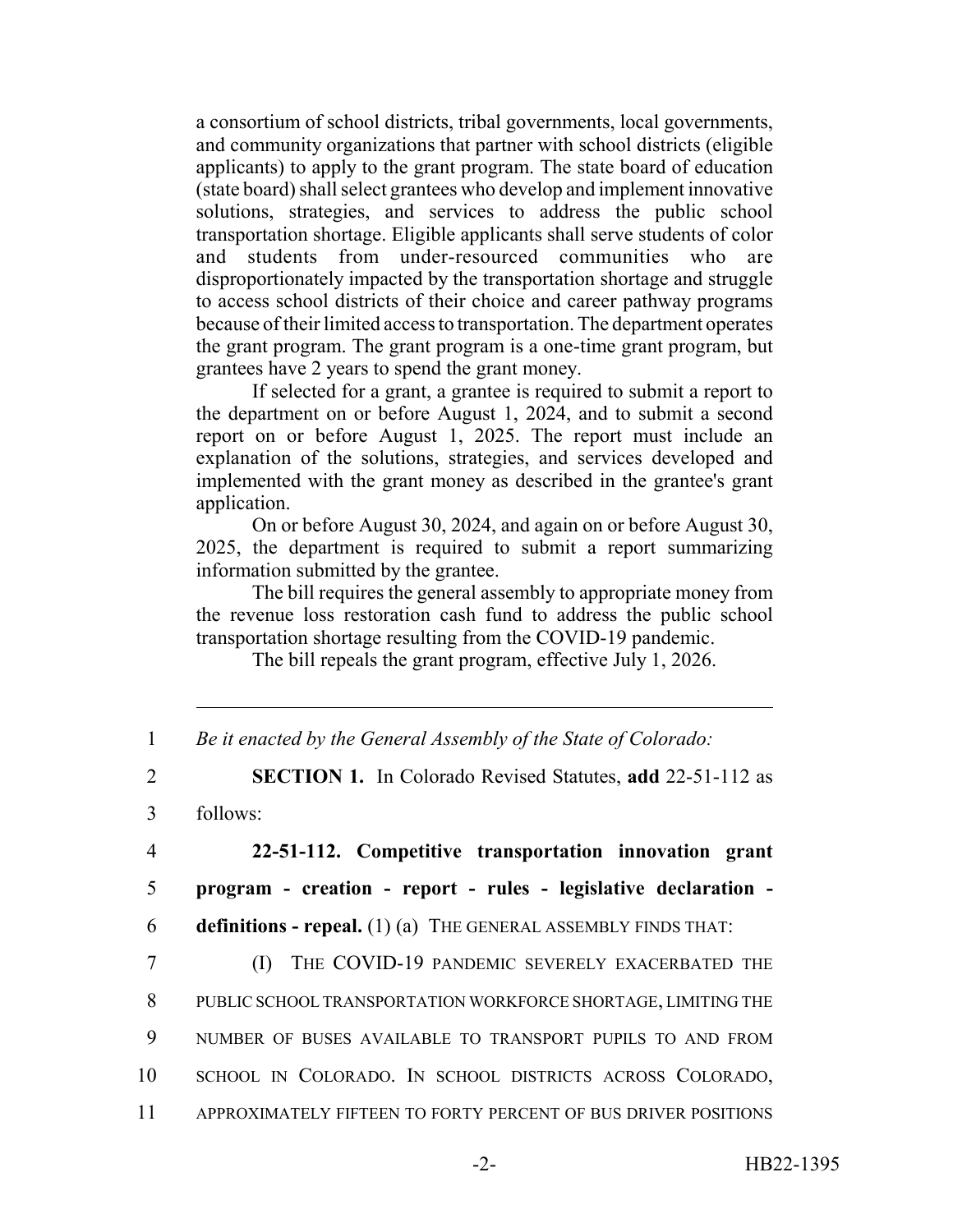ARE VACANT.

 (II) TO ADJUST TO THE PUBLIC SCHOOL TRANSPORTATION SHORTAGE, SCHOOL DISTRICTS AND PUBLIC SCHOOLS ARE CONSOLIDATING ROUTES, RESULTING IN FEWER STOPS AND LONGER ROUTES. PUPILS OF COLOR AND PUPILS FROM UNDER-RESOURCED COMMUNITIES ARE DISPROPORTIONATELY IMPACTED BY THE TRANSPORTATION SHORTAGE AND STRUGGLE TO ACCESS SCHOOL DISTRICTS OF THEIR CHOICE AND CAREER PATHWAY PROGRAMS BECAUSE OF THEIR LIMITED ACCESS TO TRANSPORTATION.

 (III) THERE IS A GROWING NEED FOR TRANSPORTATION TO OFF-SITE CAREER PATHWAY PROGRAMS, INTERNSHIPS, APPRENTICESHIPS, AND OTHER CAREER-CONNECTED LEARNING OPPORTUNITIES AS THESE PROGRAMS CONTINUE TO EXPAND. DUE TO TRANSPORTATION CHALLENGES, PUPILS LACK EQUITABLE ACCESS TO THESE PROGRAMS, EVEN THOUGH THE STATE HAS RECOGNIZED THE IMPORTANCE OF THESE PROGRAMS.

 (IV) TO INCREASE EDUCATIONAL EQUITY, SCHOOL DISTRICTS AND PUBLIC SCHOOLS MUST PROVIDE PUPILS OF COLOR AND PUPILS FROM UNDER-RESOURCED COMMUNITIES WITH ACCESS TO THE SAME EDUCATIONAL AND ENRICHMENT OPPORTUNITIES AS ARE AVAILABLE TO PUPILS WHO HAVE MORE RESOURCES; AND

**(V) CURRENT PANDEMIC CONDITIONS REQUIRE NEW, INNOVATIVE**  IDEAS TO ENCOURAGE SCHOOL DISTRICTS AND PUBLIC SCHOOLS TO EMPLOY TRANSPORTATION STAFF AND EQUIPMENT MORE EFFICIENTLY AND SUPPLEMENT WITH OTHER TRANSPORTATION OPTIONS.

 (b) THE GENERAL ASSEMBLY FINDS, THEREFORE, THAT THE SEVERE 27 TRANSPORTATION SHORTAGE RESULTS FROM THE COVID-19 PANDEMIC,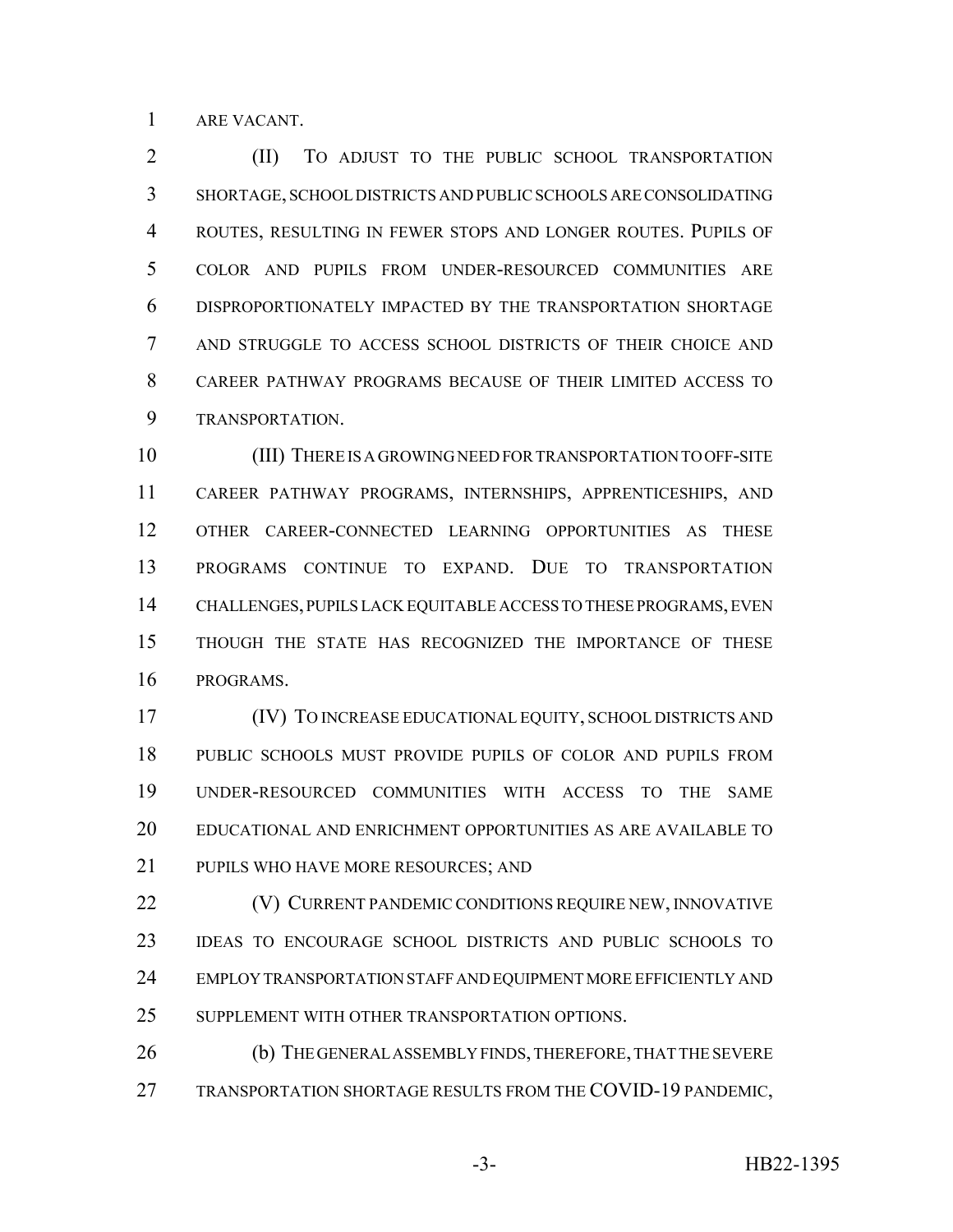AND IT IS IN THE BEST INTERESTS OF THE STATE TO ESTABLISH THE COMPETITIVE TRANSPORTATION INNOVATION GRANT PROGRAM TO ADDRESS THE CRISIS. THE COMPETITIVE TRANSPORTATION INNOVATION GRANT PROGRAM WILL ENABLE SELECTED APPLICANTS TO IMPLEMENT INNOVATIVE STRATEGIES, SOLUTIONS, AND SERVICES TO ENSURE PUPILS ARE SAFELY AND EFFICIENTLY TRANSPORTED TO AND FROM SCHOOL AND CAREER PATHWAY PROGRAMS AND TO HELP PROVIDE ALL PUPILS BETTER ACCESS TO THE SCHOOLS OF THEIR CHOICE AND CAREER PATHWAY PROGRAMS.

 (2) AS USED IN THIS SECTION, UNLESS THE CONTEXT OTHERWISE REQUIRES:

 (a) "CAREER PATHWAY PROGRAM" MEANS A CAREER AND TECHNICAL EDUCATION PROGRAM; WORK-BASED LEARNING APPRENTICESHIP OR INTERNSHIP; CONCURRENT ENROLLMENT PROGRAM AS DESCRIBED IN ARTICLE 35 OF THIS TITLE 22; PATHWAYS IN TECHNOLOGY EARLY COLLEGE HIGH SCHOOL AS DESCRIBED IN ARTICLE 35.3 OF THIS TITLE 22; OR OTHER PROGRAM IN WHICH A PUPIL IS SIMULTANEOUSLY ENROLLED IN SECONDARY AND POSTSECONDARY COURSES.

 (b) "CONSORTIUM OF SCHOOL DISTRICTS" MEANS TWO OR MORE SCHOOL DISTRICTS THAT APPLY TO THE GRANT PROGRAM AS ONE ELIGIBLE APPLICANT.

**(c)** "DEPARTMENT" MEANS THE DEPARTMENT OF EDUCATION CREATED AND EXISTING PURSUANT TO SECTION 24-1-115.

 (d) "ELIGIBLE APPLICANT" MEANS A SCHOOL DISTRICT; A CHARTER SCHOOL AUTHORIZED BY A SCHOOL DISTRICT PURSUANT TO PART 1 OF ARTICLE 30.5 OF THIS TITLE 22; AN INSTITUTE CHARTER SCHOOL AUTHORIZED BY THE STATE CHARTER SCHOOL INSTITUTE PURSUANT TO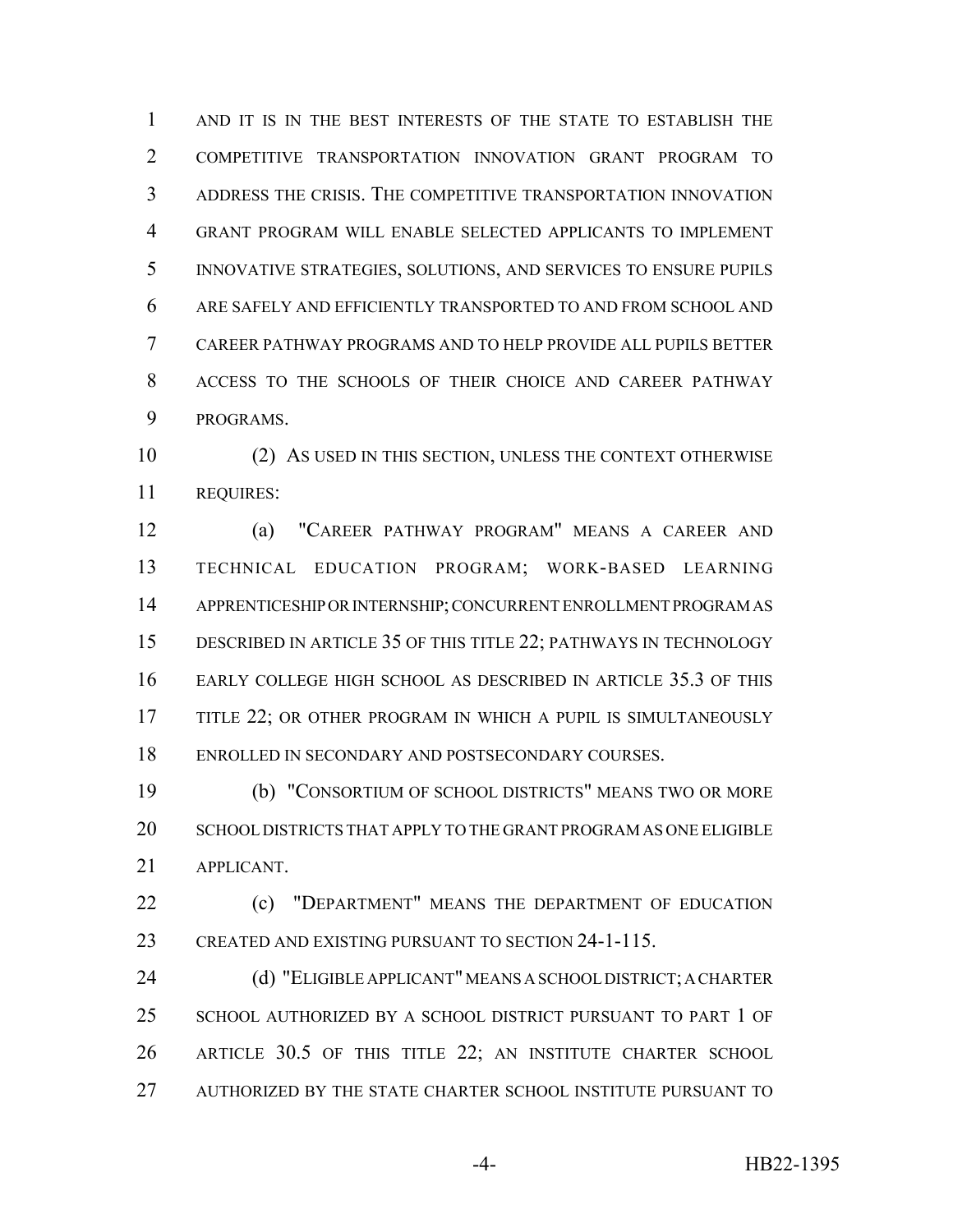1 PART 5 OF ARTICLE 30.5 OF THIS TITLE 22; THE STATE CHARTER SCHOOL 2 INSTITUTE CREATED IN PART 5 OF ARTICLE 30.5 OF THIS TITLE 22; A BOARD OF COOPERATIVE SERVICES CREATED AND OPERATING PURSUANT TO ARTICLE 5 OF THIS TITLE 22 THAT OPERATES A PUBLIC SCHOOL; A CONSORTIUM OF SCHOOL DISTRICTS; A TRIBAL GOVERNMENT; A LOCAL GOVERNMENT; OR A COMMUNITY ORGANIZATION THAT FORMS A COMMUNITY PARTNERSHIP WITH A SCHOOL DISTRICT, A DISTRICT CHARTER SCHOOL, AN INSTITUTE CHARTER SCHOOL, A BOARD OF COOPERATIVE SERVICES, OR A CONSORTIUM OF SCHOOL DISTRICTS.

 (e) "GRANT PROGRAM" MEANS THE COMPETITIVE TRANSPORTATION INNOVATION GRANT PROGRAM CREATED IN SUBSECTION (3) OF THIS SECTION.

 (f) "GRANTEE" MEANS AN ELIGIBLE APPLICANT THAT THE STATE 14 BOARD SELECTS TO RECEIVE MONEY THROUGH THE GRANT PROGRAM.

 (g) "HIGH-POVERTY SCHOOL" MEANS A SCHOOL AT WHICH GREATER THAN SIXTY PERCENT OF THE ENROLLED STUDENTS ARE ELIGIBLE FOR FREE OR REDUCED-PRICE LUNCH PURSUANT TO THE FEDERAL "RICHARD B. RUSSELL NATIONAL SCHOOL LUNCH ACT", 42 U.S.C. SEC. 1751 ET SEQ.

 (h) "LOCAL GOVERNMENT" MEANS A COUNTY, CITY AND COUNTY, 21 CITY, OR TOWN OR A SPECIAL DISTRICT CREATED PURSUANT TO ARTICLE 1 OF TITLE 32.

 (i) "RURAL SCHOOL DISTRICT" MEANS A SCHOOL DISTRICT IN COLORADO THAT THE DEPARTMENT DETERMINES IS RURAL BASED ON THE GEOGRAPHIC SIZE OF THE SCHOOL DISTRICT AND THE DISTANCE OF THE 26 SCHOOL DISTRICT FROM THE NEAREST LARGE, URBANIZED AREA.

(j) "STATE BOARD" MEANS THE STATE BOARD OF EDUCATION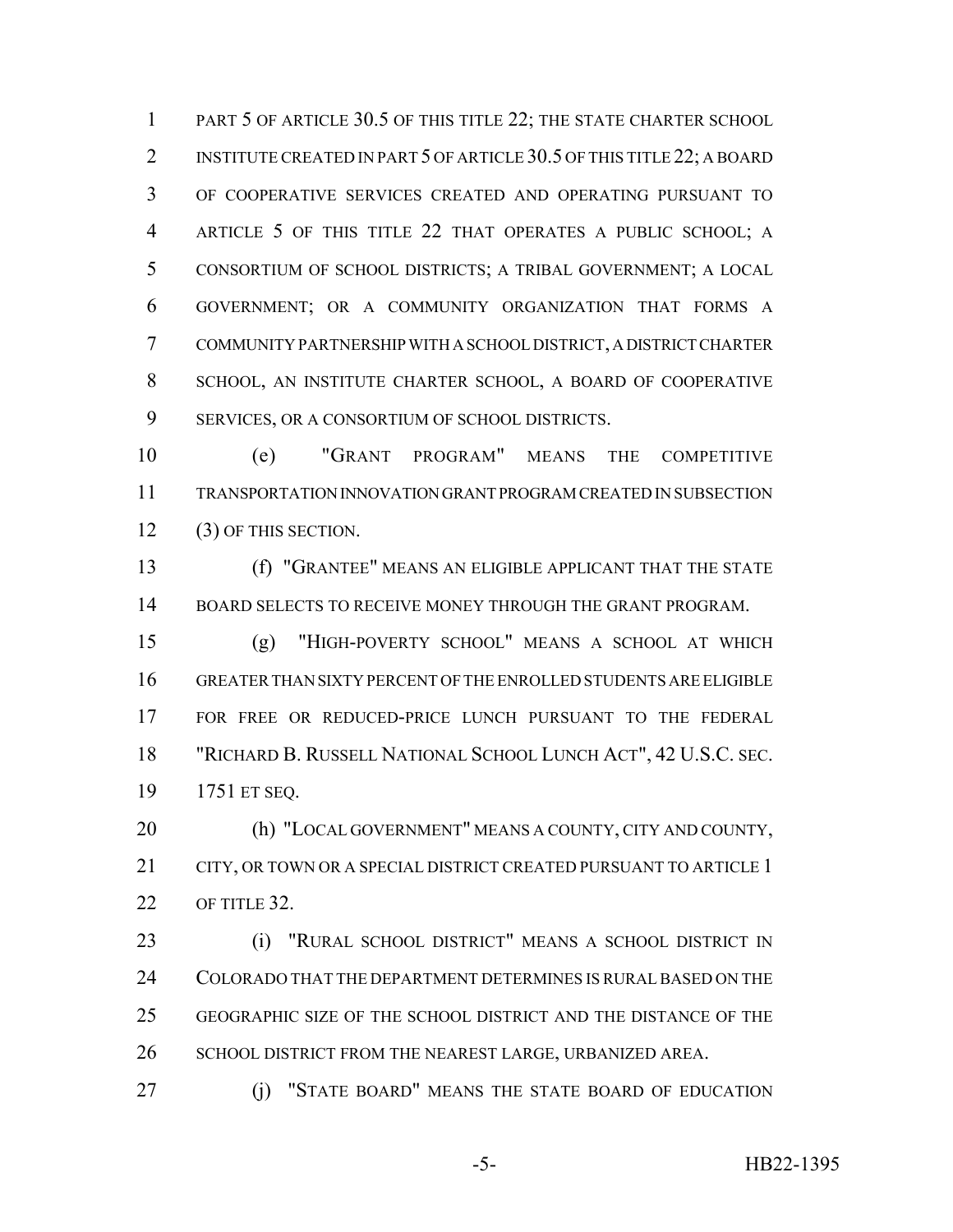CREATED AND EXISTING PURSUANT TO SECTION 1 OF ARTICLE IX OF THE STATE CONSTITUTION.

 (3) (a) THERE IS CREATED IN THE DEPARTMENT THE COMPETITIVE TRANSPORTATION INNOVATION GRANT PROGRAM. THE PURPOSE OF THE GRANT PROGRAM IS TO PROVIDE GRANTS TO ELIGIBLE APPLICANTS TO DEVELOP AND IMPLEMENT INNOVATIVE SOLUTIONS, STRATEGIES, AND SERVICES TO ADDRESS THE PUBLIC SCHOOL TRANSPORTATION SHORTAGE CAUSED BY THE COVID-19 PANDEMIC AND TO ENSURE SAFE AND EFFICIENT TRANSPORTATION FOR PUPILS TRAVELING TO AND FROM SCHOOLS AND INCREASE EQUITABLE ACCESS TO CAREER PATHWAY PROGRAMS.

 (b) INNOVATIVE SOLUTIONS, STRATEGIES, AND SERVICES MAY 13 INCLUDE, BUT ARE NOT LIMITED TO:

 (I) ADDRESSING PERSONNEL SHORTAGES AND IMPLEMENTING SOLUTIONS;

 (II) ESTABLISHING INCENTIVE PROGRAMS TO ATTRACT AND RETAIN BUS DRIVERS, WHICH MAY INCLUDE FINANCIAL INCENTIVES SUCH AS RETENTION BONUSES, SIGN-ON BONUSES, OR COVERING THE COSTS ASSOCIATED WITH OBTAINING A COMMERCIAL DRIVER'S LICENSE FOR NEW 20 BUS DRIVERS, INCLUDING THE REQUIRED TRAINING COSTS;

 (III) RECOMMENDING AND IMPLEMENTING PARENT CAR POOL OR RIDESHARE PROGRAMS;

**(IV) ANALYZING BUS ROUTE EFFICIENCY BETWEEN AND WITHIN**  SCHOOL DISTRICTS, DISTRICT CHARTER SCHOOLS, AND INSTITUTE CHARTER SCHOOLS;

 (V) PARTNERING WITH LOCAL TRANSIT AUTHORITIES TO IMPROVE TRANSPORTATION ROUTES AND PROVIDE TRANSIT FARE STIPENDS TO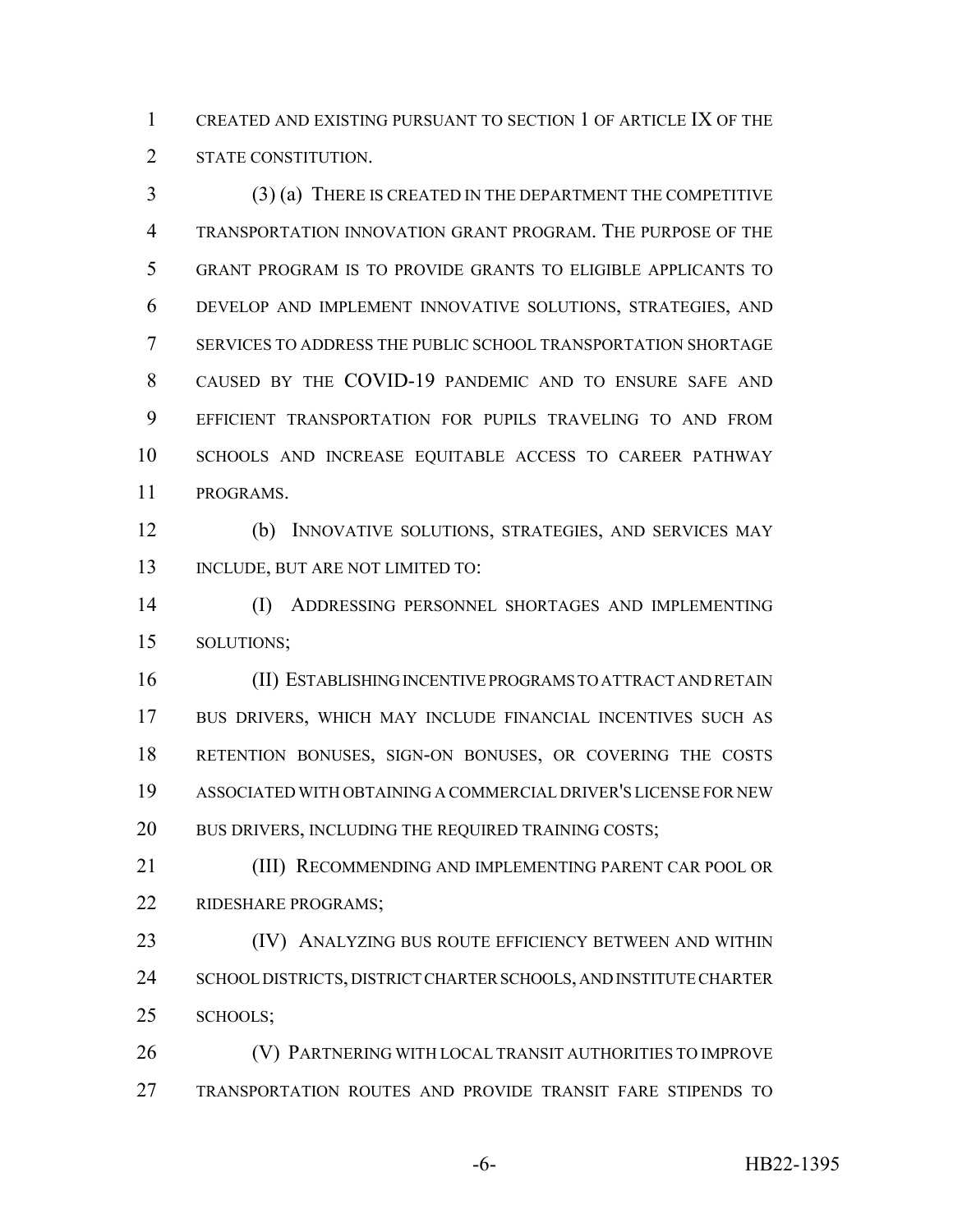PUPILS;

 (VI) ESTABLISHING PARTNERSHIPS BETWEEN ELIGIBLE APPLICANTS AND COMMUNITY PARTNERS TO IDENTIFY SOLUTIONS TO TRANSPORT PUPILS SAFELY AND EFFICIENTLY TO AND FROM SCHOOLS AND CAREER PATHWAY PROGRAMS;

 (VII) SUPPORTING COLLABORATION BETWEEN SCHOOL DISTRICTS TO OFFER TRANSPORTATION SERVICES TO PUPILS AND TO EXPAND ACCESS TO CAREER PATHWAY PROGRAMS IN NEIGHBORING SCHOOL DISTRICTS;

 (VIII) ADDRESSING PUPIL TRANSPORTATION NEEDS TO TRAVEL TO EMPLOYMENT SITES FOR WORK-BASED LEARNING OPPORTUNITIES, 11 INCLUDING APPRENTICESHIPS AND INTERNSHIPS;

 (IX) IMPLEMENTING INTRA-DISTRICT TRANSPORTATION SOLUTIONS TO ALLOW PUPILS ACCESS TO SCHOOLS, ANY COURSE TAKEN FOR ACADEMIC CREDIT, FIELD TRIPS, AND CAREER PATHWAY PROGRAMS AVAILABLE WITHIN A PUPIL'S SCHOOL DISTRICT;

 (X) CREATING OPTIONS TO REDUCE COSTS FOR, IMPROVE EFFICIENCY OF, AND INCREASE ACCESS TO TRANSPORTATION OPTIONS, 18 SUCH AS THE USE OF FLEET VEHICLES; AND

 (XI) IMPLEMENTING INTERNET-CONNECTED TRANSPORTATION OPTIONS SPECIFICALLY FOR PUPILS FROM UNDER-RESOURCED COMMUNITIES.

**(c) ANY STRATEGIES THAT ARE DEVELOPED MUST COMPLY WITH**  THE TRANSPORTATION RULES GOVERNING ADEQUATE STANDARDS OF SAFETY IN THE MAINTENANCE AND OPERATION OF PUBLIC SCHOOL TRANSPORTATION THAT THE STATE BOARD PROMULGATES PURSUANT TO SECTION 22-51-108.

27 (d) THE DEPARTMENT SHALL IMPLEMENT A TIMELINE FOR THE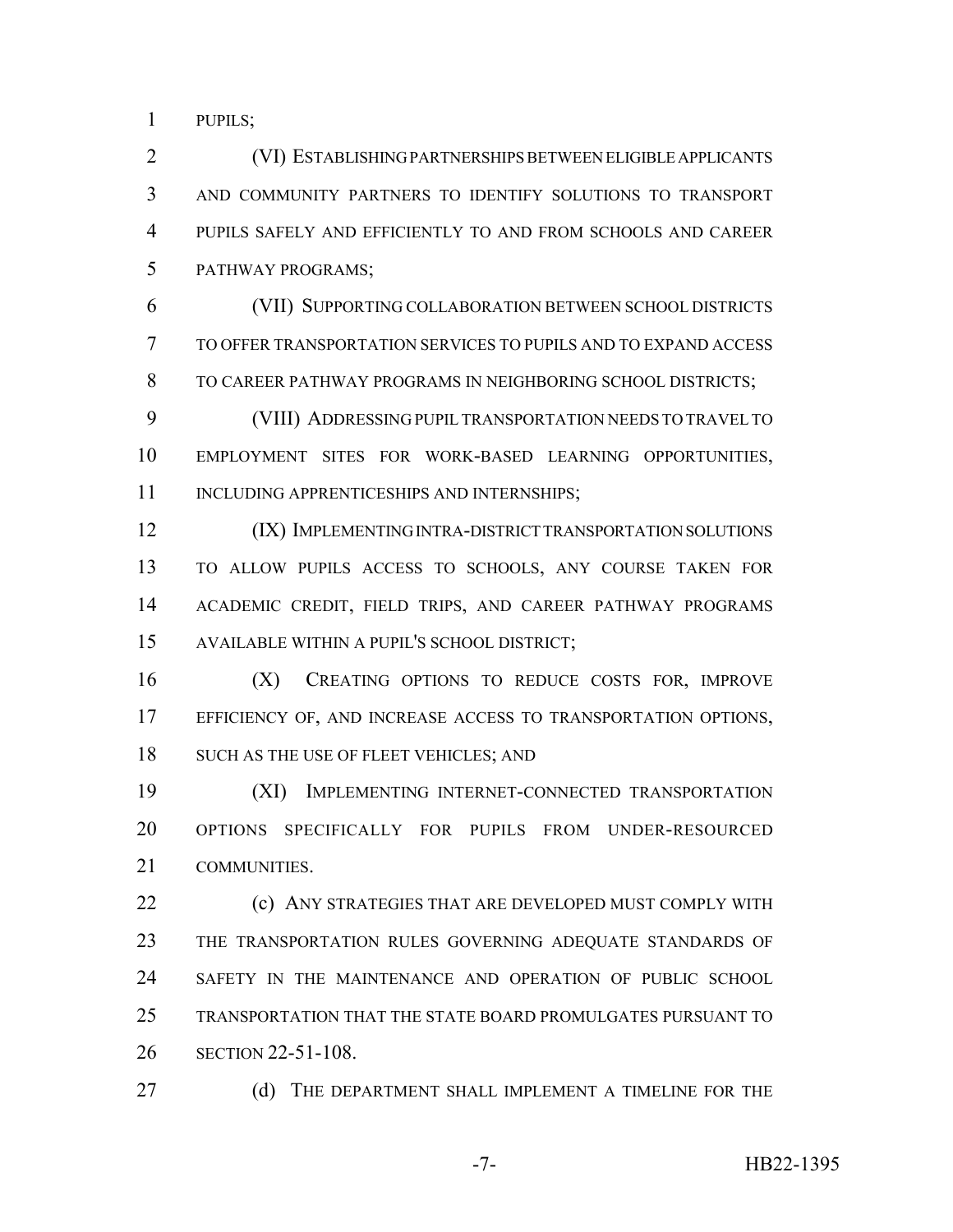GRANT PROGRAM, WHICH MUST INCLUDE THE FOLLOWING DEADLINES: **(I) ON OR BEFORE DECEMBER 1, 2022, THE DEPARTMENT SHALL**  ANNOUNCE THE GRANT PROGRAM AND BEGIN ACCEPTING APPLICATIONS FROM ELIGIBLE APPLICANTS; (II) ELIGIBLE APPLICANTS MUST SUBMIT APPLICATIONS BY MARCH 1, 2023; AND (III) THE DEPARTMENT SHALL BEGIN DISTRIBUTING GRANT MONEY 8 TO THE GRANTEES BY APRIL 1, 2023. (e) AN ELIGIBLE APPLICANT THAT CHOOSES TO PARTICIPATE MUST SUBMIT AN APPLICATION TO THE DEPARTMENT. THE APPLICATION MUST 11 INCLUDE, AT A MINIMUM, THE FOLLOWING INFORMATION: (I) A DESCRIPTION OF PUBLIC SCHOOL TRANSPORTATION SHORTAGE CHALLENGES FACED BY THE ELIGIBLE APPLICANT; (II) A PLAN TO DEVELOP INNOVATIVE SOLUTIONS, STRATEGIES, AND SERVICES AS DESCRIBED IN SUBSECTION (3)(b) OF THIS SECTION TO ADDRESS THE PUBLIC SCHOOL TRANSPORTATION SHORTAGE; (III) HOW THE ELIGIBLE APPLICANT WILL USE A GRANT AWARD TO IMPLEMENT INNOVATIVE SOLUTIONS, STRATEGIES, AND SERVICES IDENTIFIED IN THE PLAN; AND 20 (IV) THE AMOUNT OF MATCHING FUNDS, IF ANY, THAT THE ELIGIBLE APPLICANT INTENDS TO PROVIDE TO AUGMENT GRANT MONEY RECEIVED FROM THE GRANT PROGRAM AND THE ANTICIPATED AMOUNT 23 AND SOURCE OF ANY MATCHING FUNDS. (4) THE DEPARTMENT SHALL REVIEW THE APPLICATIONS 25 SUBMITTED PURSUANT TO SUBSECTION  $(3)(e)$  OF THIS SECTION AND MAKE RECOMMENDATIONS TO THE STATE BOARD. THE DEPARTMENT MAY SEEK ASSISTANCE FROM REPRESENTATIVES WITHIN THE BUSINESS COMMUNITY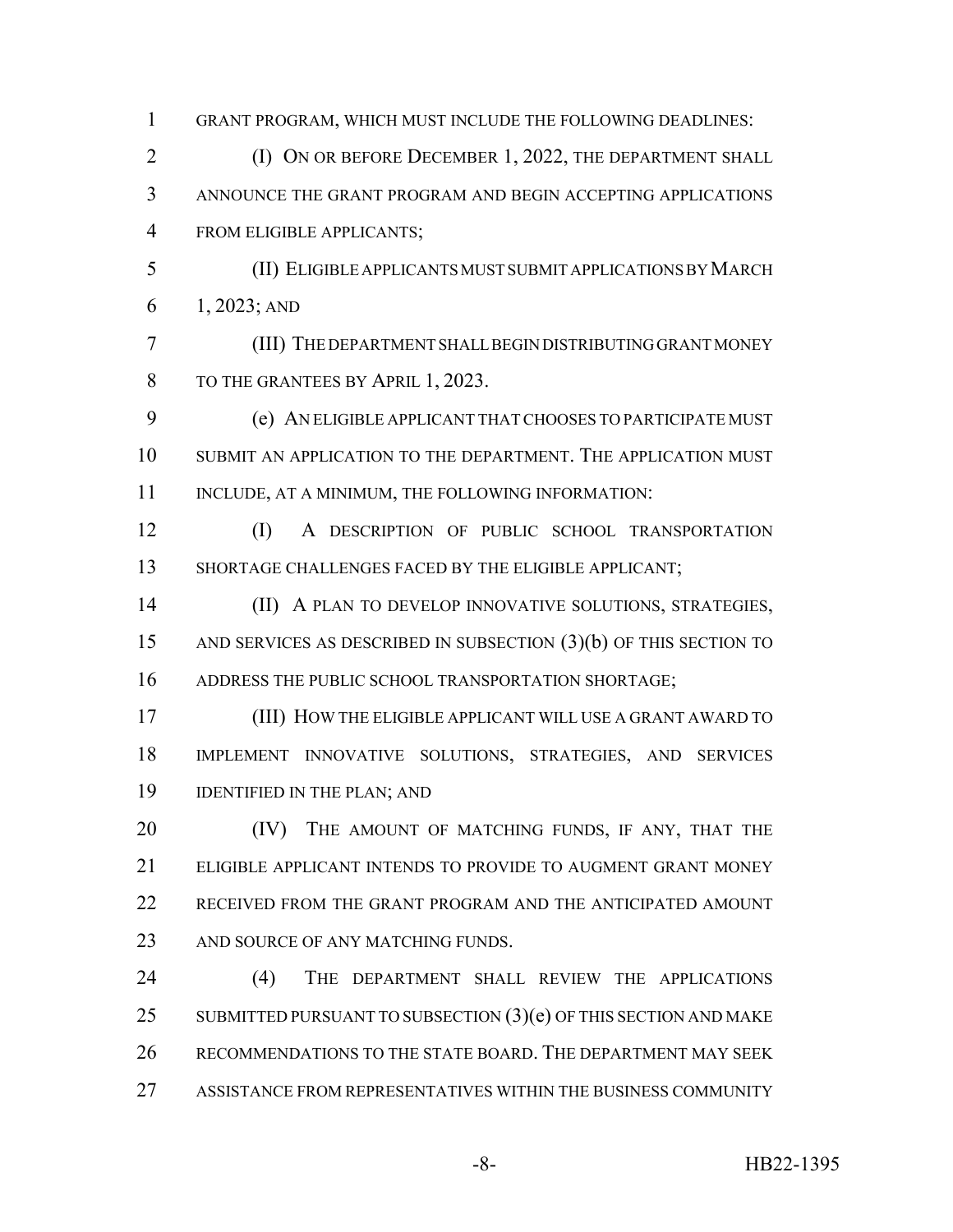AND INDIVIDUALS WITH EXPERTISE IN TRANSPORTATION, ENTREPRENEURSHIP, AND CAREER PATHWAY PROGRAMS IN REVIEWING THE APPLICATIONS AND MAKING RECOMMENDATIONS TO THE STATE BOARD. THE STATE BOARD SHALL TAKE INTO CONSIDERATION THE RECOMMENDATIONS OF THE DEPARTMENT IN SELECTING THE ELIGIBLE APPLICANTS THAT RECEIVE GRANTS AND DETERMINING THE AMOUNT OF EACH GRANT. IN MAKING RECOMMENDATIONS AND AWARDING GRANTS, THE DEPARTMENT AND STATE BOARD SHALL CONSIDER, AT A MINIMUM, THE FOLLOWING CRITERIA:

 (a) THE ELIGIBLE APPLICANT'S NEED FOR INNOVATIVE TRANSPORTATION SOLUTIONS, STRATEGIES, AND SERVICES THAT WILL 12 HAVE A SIGNIFICANT IMPACT ON PUPILS AND FAMILIES;

 (b) THE LIKELIHOOD THAT THE ELIGIBLE APPLICANT'S PLAN WILL RESULT IN THE IMPLEMENTATION OF INNOVATIVE TRANSPORTATION SOLUTIONS, STRATEGIES, AND SERVICES AND IMPROVE EQUITABLE ACCESS TO A PUPIL'S SCHOOL DISTRICT OF CHOICE AND CAREER PATHWAY PROGRAMS;

 (c) THE DEGREE TO WHICH THE PROPOSED INNOVATIVE SOLUTIONS, STRATEGIES, AND SERVICES ARE DIFFERENT FROM CURRENT PUBLIC 20 SCHOOL TRANSPORTATION OPERATIONS; AND

21 (d) THE SUSTAINABILITY OF INNOVATIVE SOLUTIONS, STRATEGIES, SERVICES, AND MAINTENANCE OF SUCCESSFUL PRACTICES ONCE THE ELIGIBLE APPLICANT HAS EXPENDED THE AWARDED GRANT MONEY.

24 (5) IN SELECTING GRANTEES, THE STATE BOARD SHALL GIVE PRIORITY TO THE FOLLOWING ELIGIBLE APPLICANTS:

26 (a) SCHOOL DISTRICTS THAT INCLUDE HIGH-POVERTY SCHOOLS; AND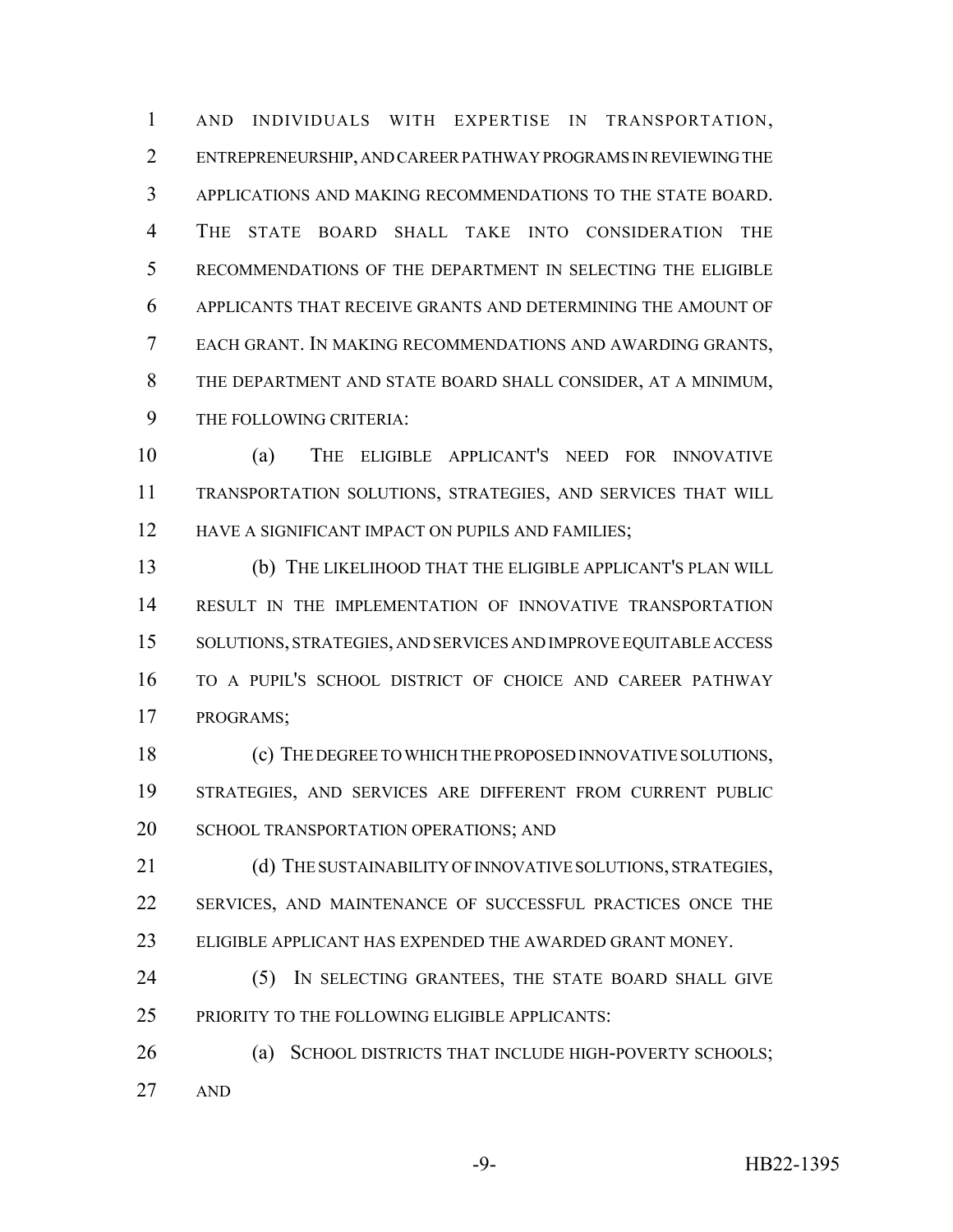(b) RURAL SCHOOL DISTRICTS.

2 (6) (a) THE DEPARTMENT SHALL DISTRIBUTE THE GRANT MONEY TO THE GRANTEES FROM THE AMOUNT APPROPRIATED TO AND RECEIVED 4 BY THE DEPARTMENT PURSUANT TO SUBSECTION (8) OF THIS SECTION. THE DEPARTMENT MAY RETAIN UP TO TWO PERCENT OF THE AMOUNT APPROPRIATED FOR THE GRANT PROGRAM TO PAY THE COSTS INCURRED IN ADMINISTERING THE GRANT PROGRAM.THE DEPARTMENT IS EXPECTED TO DISTRIBUTE ALL GRANT MONEY BY APRIL 30, 2023.

 (b) AN ELIGIBLE APPLICANT THAT RECEIVES MONEY PURSUANT TO THE GRANT PROGRAM SHALL USE THE MONEY FOR DEVELOPING AND IMPLEMENTING INNOVATIVE SOLUTIONS, STRATEGIES, AND SERVICES AS 12 DESCRIBED IN SUBSECTION (3)(b) OF THIS SECTION. EACH GRANTEE HAS TWO FULL BUDGET YEARS TO DEVELOP AND IMPLEMENT INNOVATIVE SOLUTIONS, STRATEGIES, AND SERVICES AS DESCRIBED IN THE GRANTEE'S APPLICATION; EXCEPT THAT THE GRANTEE MUST EITHER SPEND GRANT MONEY PRIOR TO DECEMBER 30, 2024, OR OBLIGATE IT PRIOR TO THAT 17 DATE AND SPEND IT PRIOR TO JUNE 30, 2025.

18 (7) THE STATE BOARD MAY PROMULGATE RULES AS NECESSARY FOR THE IMPLEMENTATION OF THIS SECTION.

 (8) (a) ON OR BEFORE AUGUST 1, 2024, AND ON OR BEFORE AUGUST 1, 2025, DURING THE TERM OF THE GRANT PROGRAM, EACH GRANTEE SHALL REPORT THE FOLLOWING INFORMATION TO THE DEPARTMENT:

24 (I) AN EXPLANATION OF THE SOLUTIONS, STRATEGIES, AND SERVICES DEVELOPED AND IMPLEMENTED USING THE GRANT MONEY; AND 26 (II) AN EXPLANATION OF THE COMPLIANCE WITH THE RULES THAT THE STATE BOARD PROMULGATES PURSUANT TO SECTION 22-51-108.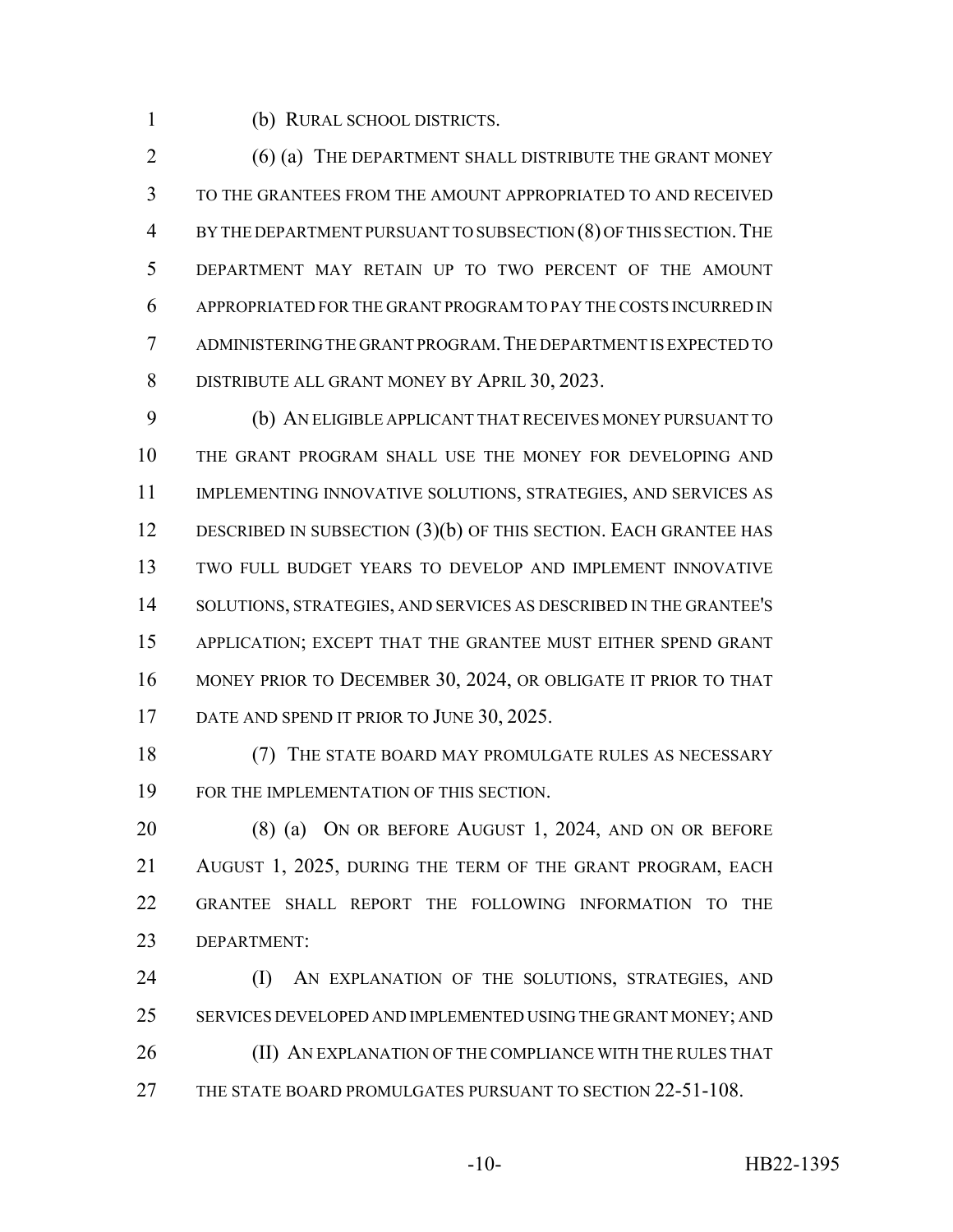(b) ON OR BEFORE AUGUST 30, 2024, AND ON OR BEFORE AUGUST 30, 2025, THE DEPARTMENT SHALL SUBMIT TO THE EDUCATION COMMITTEES OF THE SENATE AND THE HOUSE OF REPRESENTATIVES, OR ANY SUCCESSOR COMMITTEES, A REPORT THAT, AT A MINIMUM, SUMMARIZES THE INFORMATION RECEIVED BY THE DEPARTMENT PURSUANT TO SUBSECTION (8)(a) OF THIS SECTION, THE TOTAL AMOUNT OF MONEY DISTRIBUTED, AND THE TOTAL AMOUNT OF MONEY RECEIVED BY EACH GRANTEE.

 (9) (a) NOTWITHSTANDING SECTION 24-75-227 (3)(c), THE GENERAL ASSEMBLY SHALL APPROPRIATE MONEY FROM THE REVENUE LOSS RESTORATION CASH FUND CREATED IN SECTION 24-75-227 TO THE DEPARTMENT TO FUND THE GRANT PROGRAM AND AID ELIGIBLE APPLICANTS IN RESPONDING TO THE PUBLIC SCHOOL TRANSPORTATION SHORTAGE.

 (b) THE DEPARTMENT IS AUTHORIZED TO SEEK, ACCEPT, AND EXPEND GIFTS, GRANTS, AND DONATIONS FROM PRIVATE OR PUBLIC 17 SOURCES TO IMPLEMENT THE GRANT PROGRAM.

 (10) MONEY DISTRIBUTED THROUGH THE GRANT PROGRAM IS NOT PART OF THE PUBLIC SCHOOL TRANSPORTATION CATEGORICAL PROGRAM FOR PURPOSES OF SECTION 22-55-107 AND SECTION 17 OF ARTICLE IX OF 21 THE STATE CONSTITUTION.

22 (11) THIS SECTION IS REPEALED, EFFECTIVE JULY 1, 2026.

 **SECTION 2.** In Colorado Revised Statutes, 22-55-102, **amend** 24  $(4)(a)$  as follows:

 **22-55-102. Definitions.** As used in this article 55, unless the context otherwise requires:

(4) "Categorical programs" includes only the following programs: